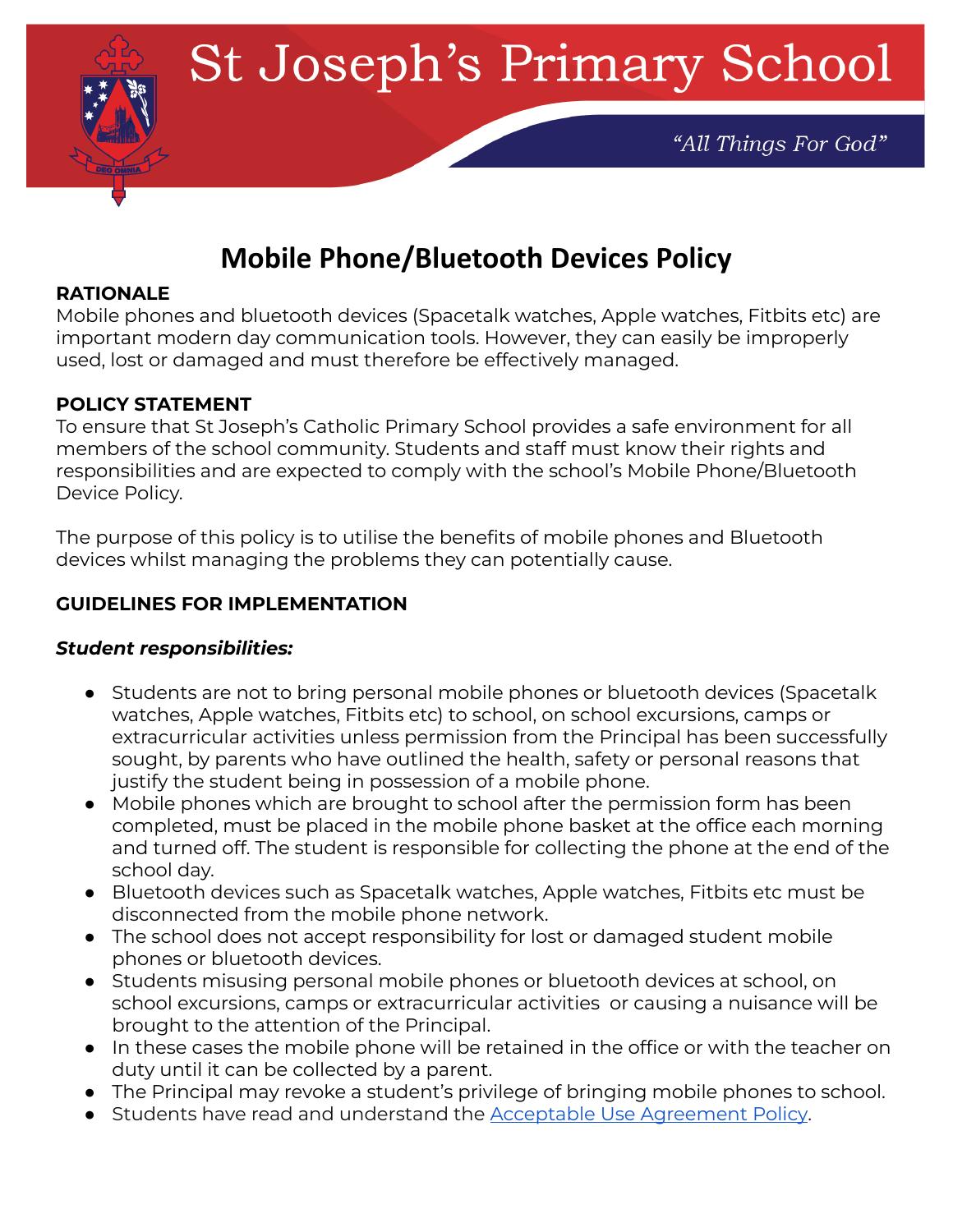## *Staff responsibilities:*

- Teachers and support staff are obligated to attend to the needs of their students.
- Staff mobile phones can remain switched on and may be used in emergency or critical situations and to assist in monitoring student medical needs.
- Staff mobile phones should not be used for personal communications during class time.
- Should a staff member need to be contacted during such times, that contact must be made through the main office.
- Staff have read and understand the **Acceptable Use [Agreement](https://drive.google.com/file/d/1_Cy5cZ6VqPRnUHNXfLplWwF-kHwa0YLQ/view) Policy**.

### *Parent responsibilities:*

- Ensure students are aware of this policy and procedures for having mobile phones or bluetooth devices at school, on school excursions, camps or extracurricular activities.
- Parents have read the Guidelines for [Parents/Carers/Residential](https://drive.google.com/file/d/1YzxyscULRVNtPMCx_-0WAi4mi1Di46bs/view) Guardians on the Acceptable Use of [Technology](https://drive.google.com/file/d/1YzxyscULRVNtPMCx_-0WAi4mi1Di46bs/view) in CEDWW Schools

Reviewed March 2022